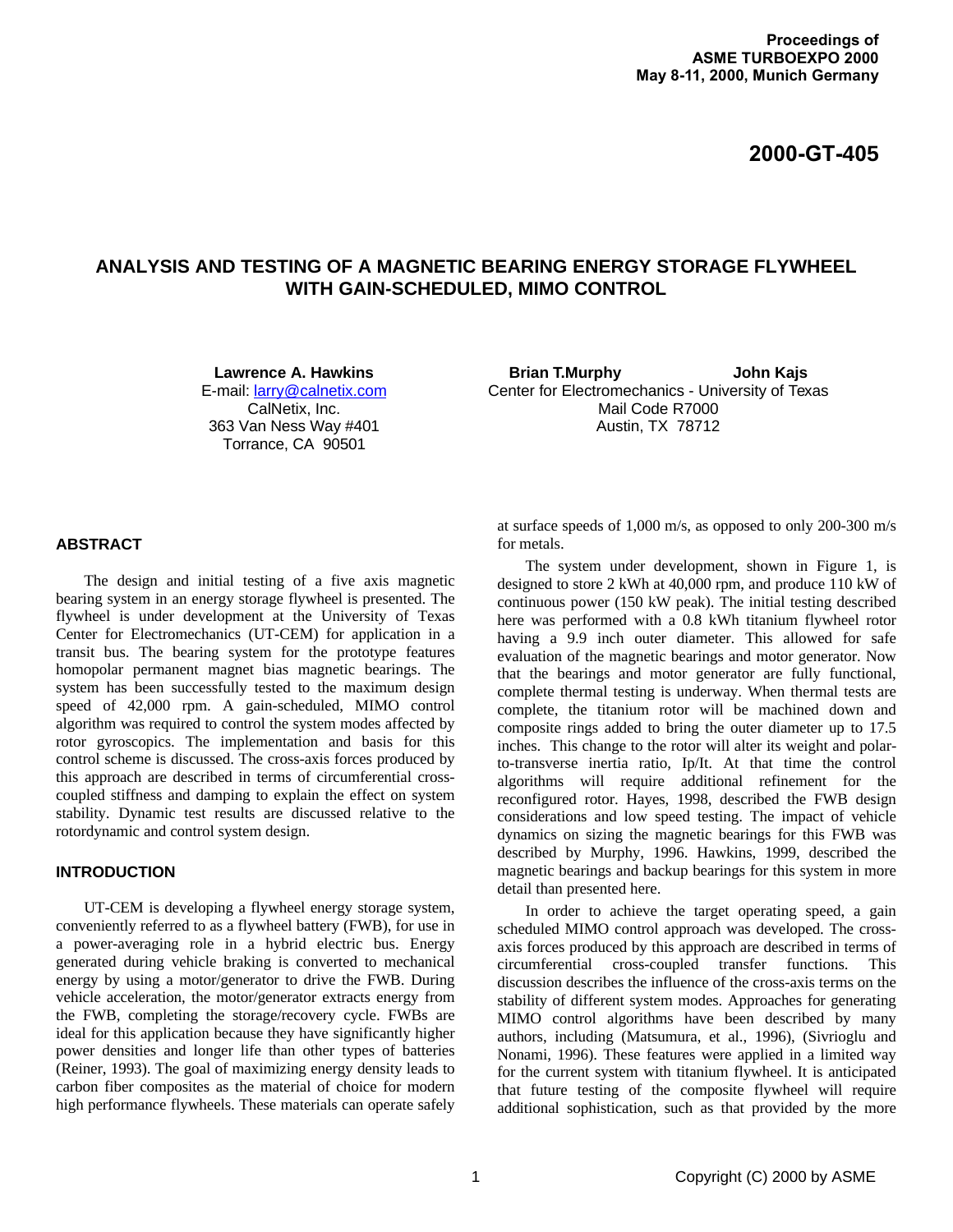recent Linear Parameters Varying (LPV) approach (Apkarian and Adams, 1997), (Tsiotras and Knospe, 1997).

# **NOMENCLATURE**

| <b>Symbol</b>     | <b>Meaning</b>              |
|-------------------|-----------------------------|
| C                 | damping matrix or element   |
| $\boldsymbol{F}$  | reaction force              |
| H                 | impedance function          |
| K                 | stiffness matrix or element |
| M                 | mass matrix                 |
|                   | force vector                |
| q                 | physical coordinate vector  |
| $W_n$             | natural frequency           |
| $W_{spin}$        | spin frequency              |
| $\mathbf{X}_n$    | damping ratio               |
| $\mathbf{X}_{ns}$ | static damping ratio        |
| m                 | modal coordinate vector     |
| <b>Subscripts</b> |                             |
| P                 | Plant                       |
| x, y              | Orthogonal radial axes      |



**Figure 1. UT-CEM flywheel battery designed for a transit bus.**

## **SYSTEM CHARACTERISTICS**

#### **Magnetic Bearing**

The magnetic bearings are homopolar, permanent magnet bias bearings. The combo bearing in Figure 1 is a three-axis combination radial/thrust bearing. This design uses a single radially polarized permanent magnet ring to provide bias flux for the both the radial and axial flux paths. Three separate pairs of control coils allow individual control of each axis. The radial bearing (Brg 2) is a two-axis radial bearing. The basic operation of this bearing was described by Meeks (1990). Some characteristics of the magnetic bearings are given in Table 1.

|                         | Combo    | Radial  | Combo       |
|-------------------------|----------|---------|-------------|
| Bearing                 | Bearing  | Bearing | Bearing     |
|                         | (Radial) |         | (Axial)     |
| Bearing Reference Name  | Brg 1    | Brg 2   | Thrust      |
| <b>Channel Names</b>    | 1,2      | 3.4     | 5           |
| <b>Coordinate Names</b> | xI, yI   | x2,y2   | $Z_{\rm c}$ |
| Peak Load Capacity,     | 1115     | 670     | 2230        |
| $N$ (lbf)               | (250)    | (150)   | (500)       |
| Force Constant,         | 156      | 94      | 303         |
| $N/A$ (lbf/A)           | (35)     | (21)    | (68)        |
| Negative Stiffness,     | 1751     | 963     | 3502        |
| $N/mm$ (lbf/in)         | (10,000) | (5500)  | (20,000)    |
| Air Gap,                | 0.508    | 0.508   | 0.508       |
| $mm$ $(in)$             | (.020)   | (.020)  | (.020)      |
| Backup Brg Clearance,   | 0.254    | 0.254   | 0.254       |
| $mm$ (in)               | (.010)   | (.010)  | (.010)      |

#### **Table 1. Magnetic Bearing Characteristics.**

#### **Rotordynamic Model**

The rotordynamic structural model is shown in Figure 2. The actuator and sensor locations and the first free/free, zerospeed bending mode are superimposed on the plot. Notice that the sensor and actuator modal displacements are lower at Brg 1 compared to Brg 2 in the first bending mode. The first four bending modes are included in the system analysis. The frequencies of those modes at zero speed are: 745 hz, 1425 hz, 1990 hz, and 3590 hz.

The rotordynamic equation of motion for the plant, which is in general a coupled, flexible rotor/casing system with conventional bearings, is:

$$
[M \, \{ \dot{q} \} + [C \, \{ \dot{q} \} + [K \, \{ q \} = \{ f \} \tag{1}
$$

The passive negative stiffness of the magnetic bearing is included in the bearing stiffness matrix, *K*. The terms representing gyroscopic effects are part of the rotor partition of the damping matrix, *C*.

For the flywheel, each rotor bending mode was given a static internal damping ratio,  $n_s=0.5\%$ . This is a reasonable value for a rotor with sleeves if no modal test data is available. The internal damping for rotor modes is reduced as speed increases by:

$$
\boldsymbol{X}_n = \boldsymbol{X}_{ns} \left( \frac{\boldsymbol{W}_n - \boldsymbol{W}_{spin}}{\boldsymbol{W}_n} \right) \tag{2}
$$

The basis for this circular whirl approximation can be derived from the discussion of internal rotor damping by Childs (1993).

For system analysis with magnetic bearings, the plant represented by Eqn. (1) is transformed to modal coordinates and converted to state space form: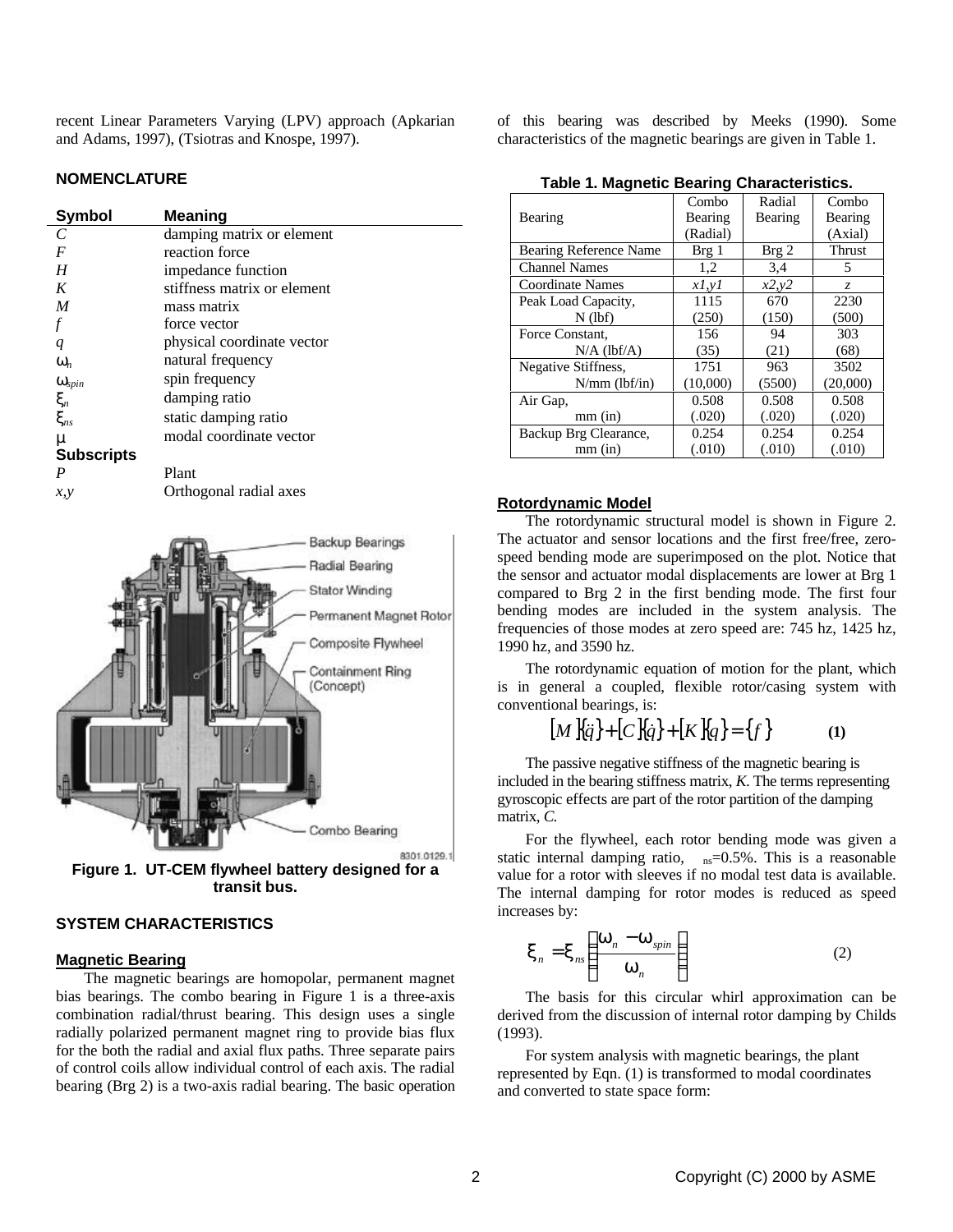$$
\{\mathbf{\dot{m}}_{P}\} = [A_{P} \mathbf{[m}_{P}] + [B_{P} \mathbf{[}f]\} + [C_{P} \mathbf{[}g] + [C_{P} \mathbf{[}g] + [D_{P} \mathbf{[}g]\mathbf{[}g]\} + [D_{P} \mathbf{[}g]\mathbf{[}g\mathbf{[}g\mathbf{[}g\mathbf{[}g\mathbf{[}g\mathbf{[}g\mathbf{[}g\mathbf{[}g\mathbf{[}g\mathbf{[}g\mathbf{[}g\mathbf{[}g\mathbf{[}g\mathbf{[}g\mathbf{[}g\mathbf{[}g\mathbf{[}g\mathbf{[}g\mathbf{[}g\mathbf{[}g\mathbf{[}g\mathbf{[}g\mathbf{[}g\mathbf{[}g\mathbf{[}g\mathbf{[}g\mathbf{[}g\mathbf{[}g\mathbf{[}g\mathbf{[}g\mathbf{[}g\mathbf{[}g\mathbf{[}g\mathbf{[}g\mathbf{[}g\mathbf{[}g\mathbf{[}g\mathbf{[}g\mathbf{[}g\mathbf{[}g\mathbf{[}g\mathbf{[}g\mathbf{[}g\mathbf{[}g\mathbf{[}g\mathbf{[}g\mathbf{[}g\mathbf{[}g\mathbf{[}g\mathbf{[}g\mathbf{[}g\mathbf{[}g\mathbf{[}g\mathbf{[}g\mathbf{[}g\mathbf{[}g\mathbf{[}g\mathbf{[}g\mathbf{[}g\mathbf{[}g\mathbf{[}g\mathbf{[}g\mathbf{[}g\mathbf{[}g\mathbf{[}g\mathbf{[}g\mathbf{[}g\mathbf{[}g\mathbf{[}g\mathbf{[}g\mathbf{[}g\mathbf{[}g\mathbf{[}g\mathbf{[}g\mathbf{[}g\mathbf{[}g\mathbf{[}g\mathbf{[}g\mathbf{[}g\mathbf{[}g\mathbf{[}g\mathbf{[}g\mathbf{[}g\mathbf{[}g\mathbf{[}g\mathbf{[}g\mathbf{[}g\mathbf{[}g\mathbf{[}g\mathbf{[}g\mathbf{[}g\mathbf{[}g\mathbf{[}g\mathbf
$$

Partitions of the characteristic matrix  $A<sub>P</sub>$  contain the modal stiffness and damping matrices. The input and output matrices  $B<sub>P</sub>$  and  $C<sub>P</sub>$  contain mass normalized eigenvectors for modes selected for the system analysis. Some authors include the passive negative stiffness as part of the feed forward matrix *D<sup>P</sup>* instead of as a bearing stiffness in *K*. These equations have been presented in detail by several authors; one recent example is Antkowiak (1997).



**Figure 2. Rotordynamic Structural Model with First Bending Mode.**





Predicted and measured plant bode plots are shown in Figure 3 for zero speed. Both curves include the bearing and sensor dynamics because the plant must be measured in the installed system by taking the transfer function between the position sensor and the amplifier current monitor. The phase roll-off seen in Figure 3 beginning around 100 hz is due to the low pass filter (bandwidth of 3.4 kHz) in the position sensor demodulation electronics. The weak mode at about 30 hz in the measured transfer function is the rigid body mode of the system on the elastomeric housing supports. Due to its limited influence on the control of the rotor, the housing was not included as part of the plant model for this stage of the FWB analysis. Although the coherence of the measured result is poor above 800 hz, the first two bending modes at 750 and 1425 hz are apparent and consistent with the model.

# **System Analysis**

The initial magnetic bearing transfer function for Brg 1 (*x1* and *y1*) is given in Figure 4. This is the analytical force/displacement transfer function, which includes the dynamics of the position sensor, compensator, amplifier, and actuator. The transfer function for Brg 2 is similar. For linear response and eigenvalues analysis, the magnetic bearing transfer functions are converted to state space form and coupled to the plant model of Equation 3. Figure 5 is a plot of all system natural frequencies below 1000 hz that have damping ratios (ξ) less than 0.25. Well damped modes were left out because the large number of such modes in the system make this type of plot difficult to interpret. The strong gyroscopic influence is responsible for the rise of the second rotor rigid body mode with speed as well as the spread of the forward and backward bending modes (see Figure 5).



**Figure 4. Single Speed SISO Mag Bearing Transfer Function, includes Sensor/ Compensator/Amplifier/Actuator**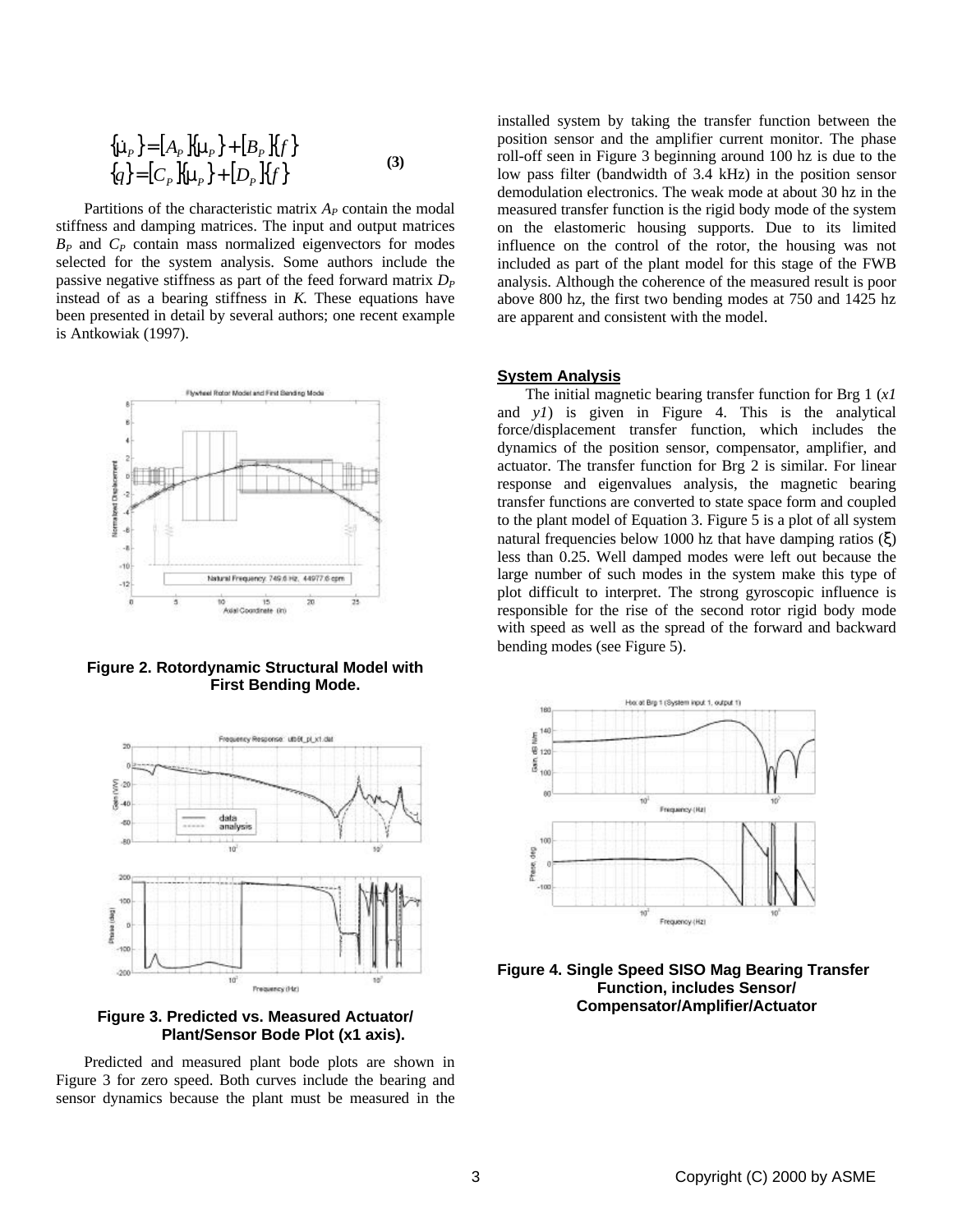

**Figure 5. Selected System Natural Frequencies,** ξ**<0.25 with Speed Independent SISO Controller.**

### **CONTROL SYSTEM DEVELOPMENT**

#### **Speed Independent, SISO Control Approach**

The magnetic bearing system was originally designed and built by Avcon, a company that ceased operation just as the flywheel was initially assembled. Due to limited processing power of the DSP in the controller supplied with the system, the original control hardware allowed only SISO compensation with a maximum of six biquad filters per axis at a 10 kHz sample rate. No speed input was provided, thus a successful compensation would have to control all modes of the system from rest to 42,000 rpm. This task is readily achievable for some types of rotors, but not practical for a rotor with substantial gyroscopic effects such as this FWB. Stability of the rigid body conical mode and/or the backward first bending mode was marginal at all speeds above 30,000 rpm. The highest speed achieved with the SISO single speed controller was 37,000 rpm.

The SISO transfer function was shown in Figure 4. The control algorithm provides direct phase lead for the second rigid body mode. The compensation rolls off sharply above the rigid body mode, again providing phase lead for the backward and forward components of the first bending mode. At higher rotor spin speeds, the forward bending mode exits the positive phase lead region near 900 hz. The mode is still stable due to the low gain of the transfer function at those frequencies. This strategy has a limit in that at higher speeds, the frequencies of the forward rigid body mode and the first backward bending mode become close enough that the phase cannot be transitioned quickly enough between the modes. That limit was reached at 37,000 rpm for this rotor and the original control hardware.

#### **Gain Scheduled, MIMO Control Approach**

#### **Hardware Development**

In order to bring the machine to full speed operation, CalNetix developed a new stand-alone control module based on



**Figure 6. Selected System Natural Frequencies,** ξ**<0.25Gain Scheduled MIMO Controller (speed ranges shown at top).**

the Texas Instruments TMS 320C6201 (C6x) digital signal processor (DSP). This control module provided a factor of 5 to 10 increase in processing speed, program and data memory. Whereas the previous control module had to be programmed in assembly and used 80 μs (80% of available processing time at a 10 kHz sample rate) to execute the desired set of transfer functions for the flywheel (a 12 state compensator for each radial axis, 4 states for the axial), the new control module could execute the same set of transfer functions in about 15 μs with a control program written in C. Since a 10 kHz sample rate is suitable for most magnetic bearing supported turbomachinery, the new control hardware comfortably allows at least five times as many instructions as the previous hardware. The new control hardware also allowed the easy incorporation of a speed/phase detection scheme. Thus previously unavailable MIMO and gain scheduled control schemes could now be used.

#### **Gain Scheduling Implementation**

As an initial implementation of gain scheduled control, the control program was structured to access up to four independent sets of control parameters (filter coefficients and gains). Each set of control parameters is applied in a different rotor spin speed range. The speed ranges overlap so that the selected set of control parameters is prevented from toggling back and forth near a transition speed. The speed ranges for the FWB are indicated on the natural frequency map of Figure 6. When the spin speed moves into a new speed range, the pointer to the coefficient table in memory is moved to the start of the next coefficient table. This feature allows the use of a transfer function that is optimized more closely to the plant requirements within a given speed range than can be accomplished with a single control structure. The choice of four speed ranges was made simply to address the (now) wellknown needs of the titanium FWB. The only hard limit to the number of speed ranges imposed by the control module is the amount of data memory used, which is about 1 kB per speed range with the structure now in use.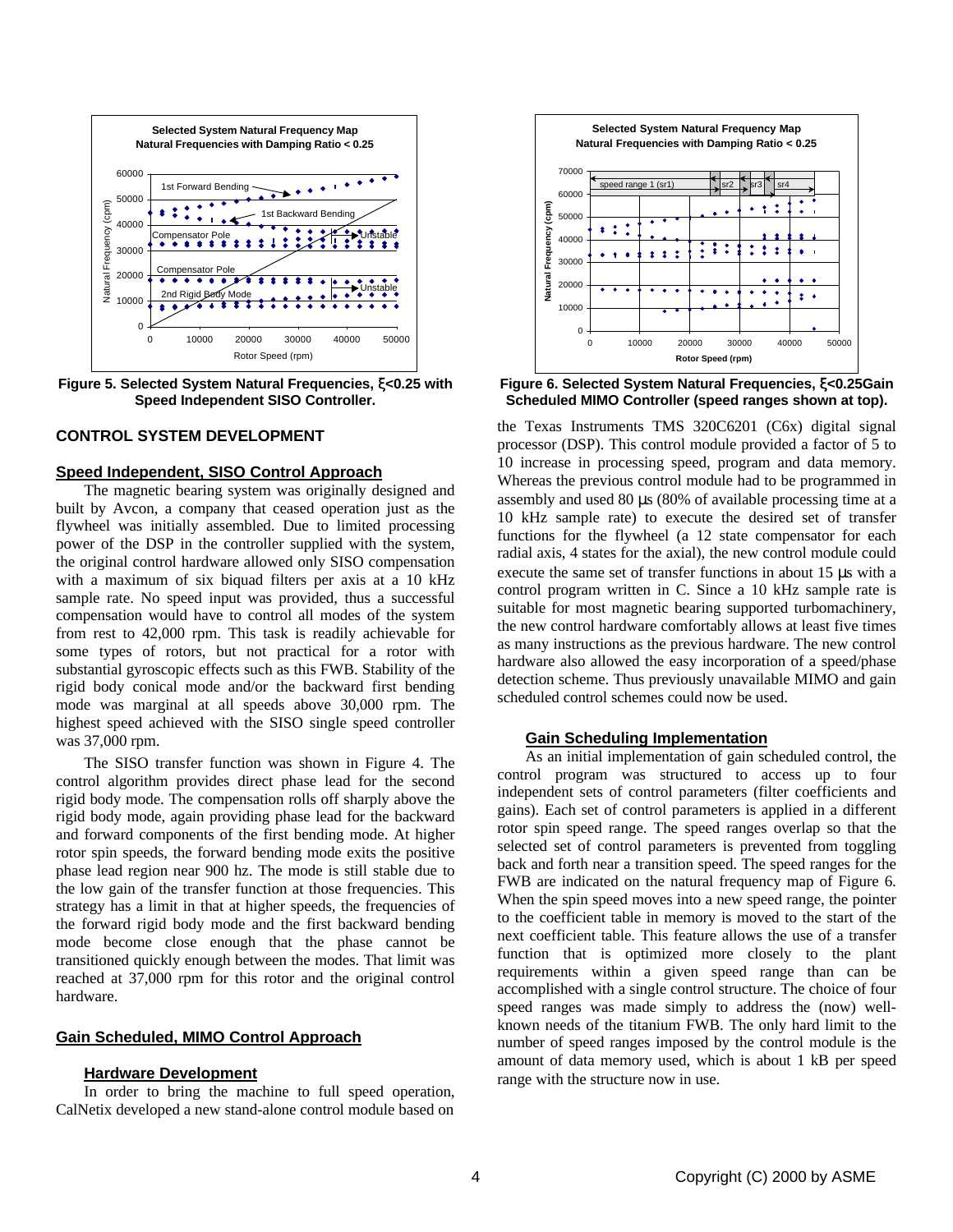Since robust operation had been achieved to 30,000 rpm with a single set of control parameters, the initial implementation of gain scheduling focused on simple modifications to this compensation. Parameters for the first speed range were modified to provide more damping at the rigid body critical speeds. The resulting damping ratios were approximately: 0.38 and 0.32 respectively. The control parameters for the three higher speed ranges successively track the second forward rigid body mode and first backward bending mode, at the expense of reduced damping at 50-150 hz since the critical speeds have already been traversed.

#### **Circumferential Cross-Coupling Implementation**

In order to further improve the damping ratios of the troublesome modes, a simple MIMO control feature was also added to the control program. For the test results presented in this paper, the MIMO feature was used only for the fourth speed range, but it can just as easily be used in any or all speed ranges as desired. As with the SISO controller, the magnetic bearing control commands are calculated from a series of cascaded biquad filters that produce the desired transfer functions. Five direct axis transfer functions are used to represent the normal SISO control for a five-axis system. SISO implies that each axis is controlled independently of the others. In the MIMO implementation employed here, up to four additional transfer functions are provided which can be used with independently selectable input and output axes. The intended use for this feature is for circumferential  $(x, y)$  crosscoupling; however, the selection of input and output channels is general, allowing this feature to be used in other ways.

## **DISCUSSION OF CIRCUMFERENTIAL CROSS-COUPLING**

The application of circumferential cross-coupling for stability improvement is well suited to the flywheel because the forward and backward modes are well spaced in the frequency spectrum. The forces that are applied by the cross-coupled terms can be understood in the following way. Consider a radial bearing to have two orthogonal axes, *x* and *y*. In a SISO controlled magnetic bearing, the bearing reaction force, *F*, along a given axis is due to motion only along that same axis. That is, if the rotor moves in the *x* axis direction, this produces a bearing force along only the *x* axis. This is illustrated in Eqn.  $(4)$ :

$$
\begin{Bmatrix} F_x \\ F_y \end{Bmatrix} = - \begin{bmatrix} H_{xx} & 0 \\ 0 & H_{yy} \end{bmatrix} \begin{Bmatrix} x \\ y \end{Bmatrix}
$$
 (4)

For magnetic bearings, the *Hij* are called transfer functions, and are generally functions of frequency. The frequency dependence in a magnetic bearing is defined by the control compensation in conjunction with the dynamic characteristics

of other parts of the system such as the position sensor, power amplifier, and magnetic actuator. In a MIMO controlled magnetic bearing, the off-diagonal terms can be nonzero. This is called *circumferential* cross-coupling since the *x* and *y* axes within one radial bearing are being coupled. In this case, motion in one axis, say *x*, produces forces in *both* the *x* and *y* axes. This is illustrated in Eqn. (5):

$$
\begin{Bmatrix} F_x \\ F_y \end{Bmatrix} = - \begin{bmatrix} H_{xx} & H_{xy} \\ H_{yx} & H_{yy} \end{bmatrix} \begin{Bmatrix} x \\ y \end{Bmatrix}
$$
 (5)

The  $H_{xy}$  and  $H_{yx}$  are the circumferential cross-coupling transfer functions. Another potentially attractive type of crosscoupling would be between the *x* axes (or *y* axes) of two radial bearings working in tandem to support a rotor.

Insight into the impact of circumferential cross-coupling on rotordynamic behavior can be gained from the study of hydrodynamic bearings. For modeling purposes, the *H* functions are usually expressed as follows:

$$
H_{ij}(\mathbf{w}) = K_{ij} + i\mathbf{w} C_{ij}
$$
. subscripts *i=x,y, j=x,y* (5)

 $K_{xx}$  is a stiffness value. Forces attributed to this parameter are always conservative.  $C_{xx}$  is a damping value so forces attributed to it are nonconservative. This situation is reversed for cross-coupling parameters. The special case of  $K_{xy} = -K_{yx}$ produces a nonconservative force that is always orthogonal to the rotor displacement vector. So it is either stabilizing or destabilizing depending on whether the rotor's orbit path is forward or backward relative to the direction of spin. Since the forces are nonconservative, they exert much the same influence as regular damping, except that it now also depends on the direction of whirl. The special case of  $C_{xy} = -C_{yx}$  produces a conservative force that is always orthogonal to a vector tangent to the rotor orbit path. So it can actually behave much like a stiffness parameter, working to recenter the rotor. It is either centering or decentering depending on whether the rotor's orbit path is forward or backward relative to the direction of spin.

The force vector diagrams in Figure 7 illustrate the action of the cross-coupled terms. In the figure, the direction of spin is counterclockwise, and a forward orbit is then also counterclockwise. In each individual term like *Kxy*, the first subscript is the direction of the force (magnetic bearing output) due to motion in the axis of the second subscript (magnetic bearing input). In the stiffness force diagram, the force shown will drive (destabilize) a forward mode, and retard (stabilize) a backward mode. In the damping force diagram, the force shown will tend to center a forward mode, and decenter a backward mode. The cause and effect of the different combinations are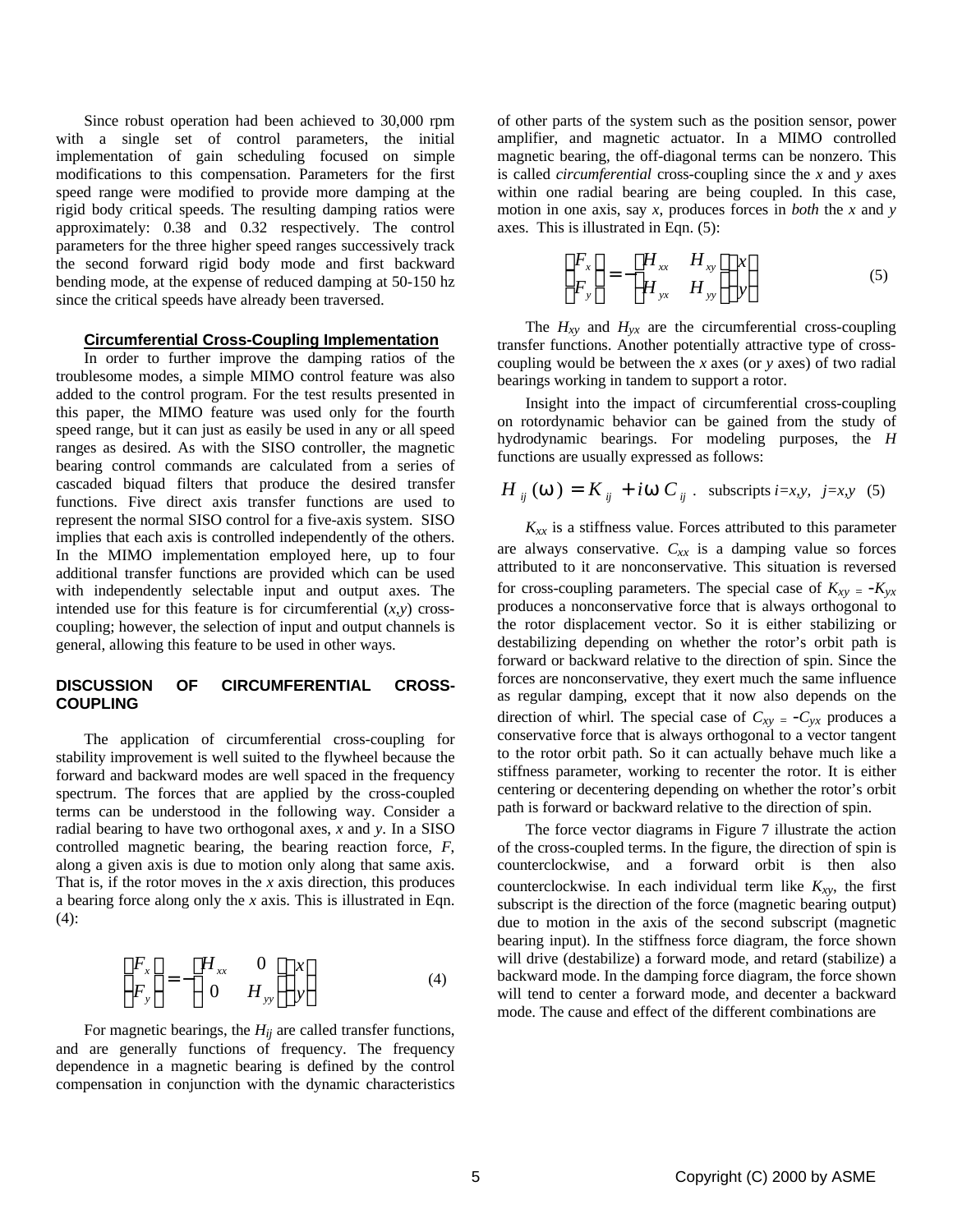

**Figure 7. Force vector diagram for cross-coupling functions. Forces shown correspond to a forward whirling orbit.**

summarized in Table 2. The opposing effect of cross-coupled forces on forward and backward modes makes stabilizing circumferential cross-coupling best suited to gyroscopic rotors (like flywheels) that have wide spacing between forward and backward modes in the frequency spectrum.

| Terms              | Description   | Effect                      |  |  |  |
|--------------------|---------------|-----------------------------|--|--|--|
| $K_{xy} > 0$       | Cross-coupled | Destabilizes forward modes  |  |  |  |
| $K_{vx} = -K_{xv}$ | stiffness     | Stabilizes backward modes   |  |  |  |
| $K_{xy} < 0$       | Cross-coupled | Stabilizes forward modes    |  |  |  |
| $K_{yx} = -K_{xy}$ | stiffness     | Destabilizes backward modes |  |  |  |
| $C_{xy} > 0$       | Cross-coupled | Stiffens forward modes      |  |  |  |
| $C_{yx} = -C_{xy}$ | damping       | De-stiffens backward modes  |  |  |  |
| $C_{xy} < 0$       | Cross-coupled | De-stiffens forward modes   |  |  |  |
| $C_{vx} = -C_{xy}$ | damping       | Stiffens backward modes     |  |  |  |

**Table 2. Summary of Cause and Effect of Cross-Coupled Transfer Function Terms.**

Two of the four cross-coupled transfer functions used for the FWB are given in Figures 8 - 9. Both of these transfer functions include the dynamics of the position sensor, amplifier and magnetic actuator, and a Pade approximation of the calculation phase delay. These elements are part of the impedance or magnetic bearing transfer function. Figure 8 is the transfer function between input 2 and output 1  $(H_{xy})$  for Brg 1). The transfer function between input 1 and output 2 ( $H_{yx}$  for Brg 1) is the same except that the gain term carries the opposite sign, making the phase different by 180°. Figure 8(b) shows the same transfer function, converted to equivalent cross-coupled stiffness  $(K_{xy})$  and cross-coupled damping  $(C_{xy})$  coefficients per Equation 5. Together with the opposite signed  $K_{vx}$ , this transfer function produces a stabilizing force on forward modes (and a destabilizing force on backward modes) with frequencies up to abo ut 300 hz (21,000 cpm). For modes above 300 Hz, the force is destabilizing for forward modes and stabilizing for backward modes.

Figure 9 is the transfer function between input 4 and output 3 ( $H_{xy}$  for Brg 2).  $H_{yx}$  for Brg 2 is the same as  $H_{xy}$  except that again the gain term carries the opposite sign, making the phase different by 180°. The cross-coupled transfer function applied at Brg 2 is designed specifically to provide a stabilizing force for the first backward bending mode of the rotor which is near 30,000 cpm when the rotor speed is in the range of 35,000 to 42,000 rpm.

## **DYNAMIC TEST DATA**

Figures 10 - 12 show dynamic data collected from a fullspeed rundown of the machine. During rundown, the motor generator is used to decelerate the rotor from 42,000 rpm to rest in approximately 90 seconds. Figure 10 is a plot of synchronous displacements taken from the magnetic bearing position sensors during the spin-down. There is a spike at about 1,500 rpm on all sensors due to the traverse of the housing support mode. A significant displacement at Brg 2 occurred near the expected traverse of the second rotor rigid body mode at 8,000 rpm. There is also significant displacement at Brg 1, near the traverse of a lightly damped system mode at 15,000 - 18,000 rpm. This mode is closely related to the second rigid body mode and the compensator pole that provides phase lead for the mode. These response peaks agree well with the mode locations in Figure 6. The synchronous displacements also begin to rise again between 30,000 and 42,000 rpm as the net direct stiffness of the bearing falls. Figure 11 is a plot of synchronous coil current for each bearing. The magnetic bearing control current diminishes between 30,000 and 42,000 rpm in tandem with the rise in rotor displacements. This is because the stiffness (gain) of the bearing transfer function drops significantly in this frequency range (see Figure 4). Note that the current curves exhibit steps at 24,000, 30,000, and 35,000 rpm. These are the switching points for the gain scheduling when the rotor is spinning down in speed.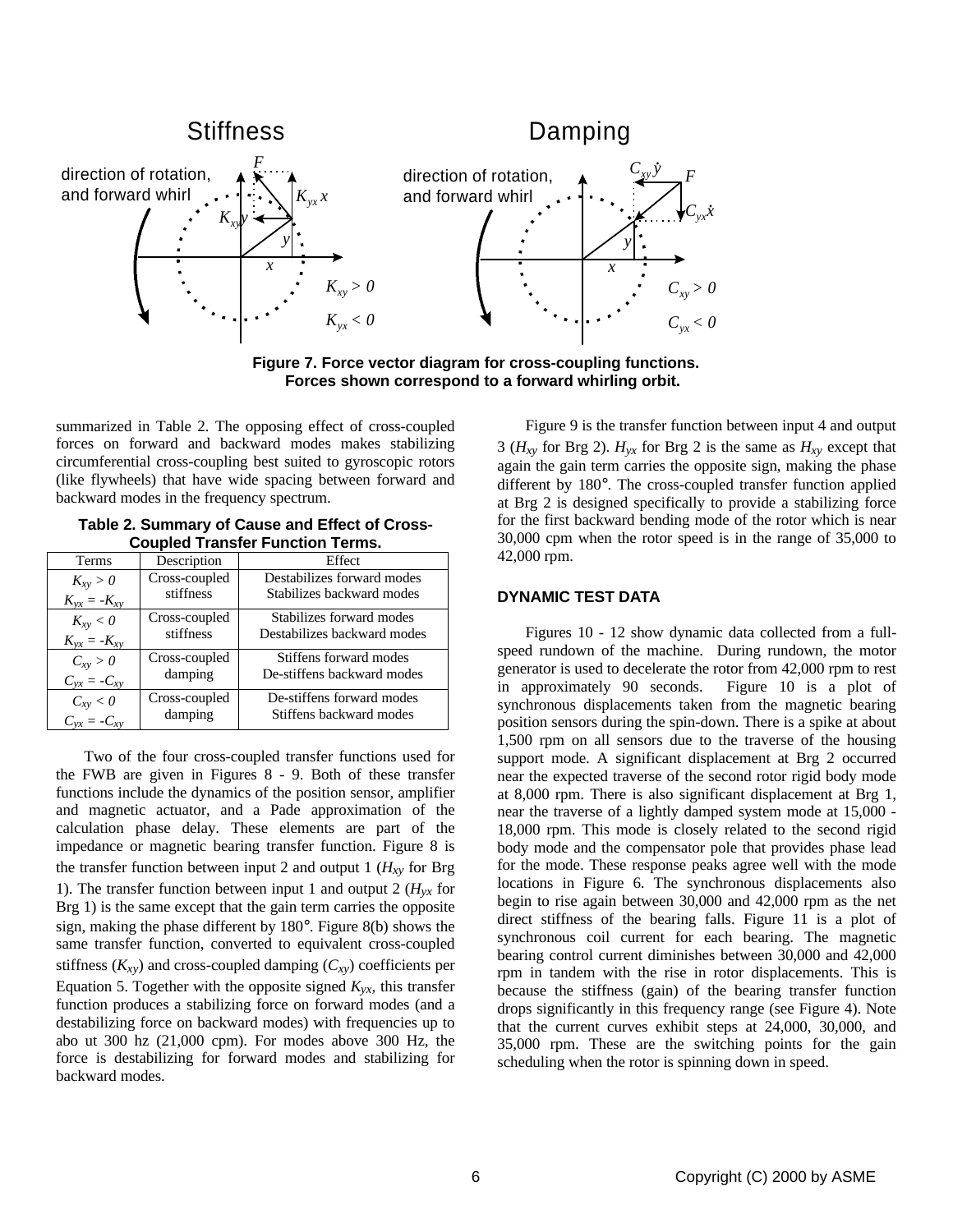





**Figure 9. Hxy at Brg 2: (a) gain and phase, (b) Kxy and** ω**Cxy.**